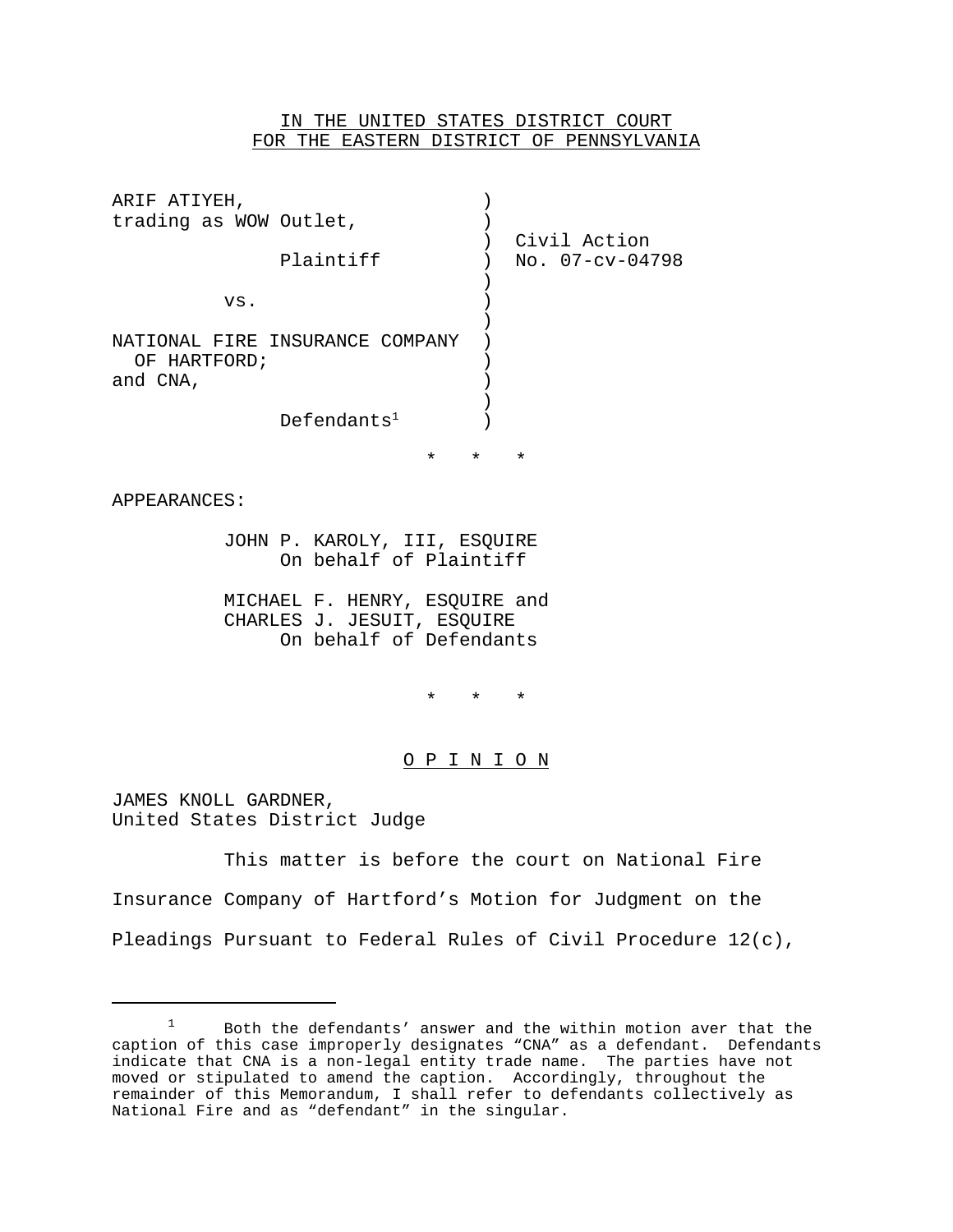which motion was filed November 5, 2009. $^2$  For the following reasons, I grant National Fire Insurance Company of Hartford's Motion for Judgment on the Pleadings Pursuant to Federal Rules of Civil Procedure 12(c). Specifically, I grant National Fire Insurance Company of Hartford's ("National Fire") motion for judgment on the pleadings regarding plaintiff's bad faith claim because I conclude that plaintiff's Amended Complaint does not plead sufficient facts to establish the claim, and I dismiss the Amended Complaint.

## JURISDICTION

Jurisdiction is based upon diversity of citizenship pursuant to 28 U.S.C. § 1332. Plaintiff Arif Atiyeh, trading as WOW Outlet, is a Pennsylvania citizen. Defendant National Fire is an Illinois corporation with its principal place of business in Chicago, Illinois. The amount in controversy exceeds \$75,000.

## VENUE

Venue is proper pursuant to 28 U.S.C. § 1391(a)(2) because the events giving rise to plaintiff's claims allegedly occurred in Allentown, Lehigh County, Pennsylvania, which is located within this judicial district.

<sup>2</sup> Plaintiff's Answer to Defendants' Motion for Judgment on the Pleadings was filed November 25, 2009. Defendant National Fire Insurance Company of Hartford's Reply to Plaintiff's Response to Defendant's Motion for Judgment on the Pleadings was filed March 16, 2010.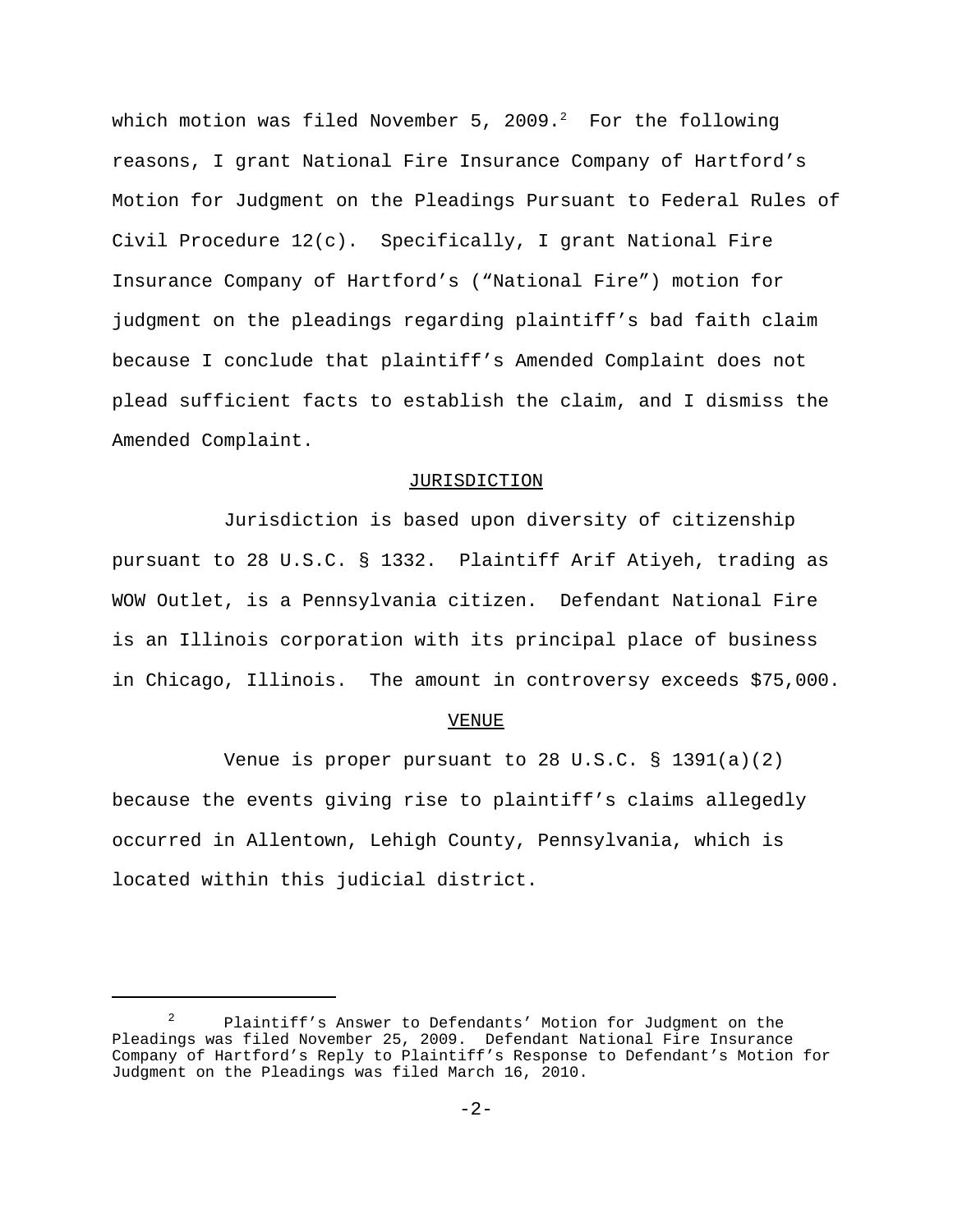## PROCEDURAL HISTORY

Plaintiff Arif Atiyeh and former co-plaintiff George Atiyeh initiated this action on September 4, 2007 by filing a Praecipe for Writ of Summons in the Court of Common Pleas of Lehigh County, Pennsylvania. Plaintiffs subsequently filed a two-count Complaint against National Fire on October 18, 2007 alleging breach of contract and bad faith, and seeking damages in excess of \$700,000.

On November 13, 2007, defendant National Fire removed the case to federal court by filing a Notice of Removal of Action Under 28 U.S.C. § 1441.

On November 21, 2007, National Fire filed a motion to dismiss pursuant to Rule 12(b)(6) of the Federal Rules of Civil Procedure. The motion set forth three main contentions: (1) plaintiff Arif Atiyeh breached the suit-limitation clause of the insurance policy; (2) plaintiff Arif Atiyeh had no individual cause of action under the Unfair Insurance Practices Act and did not sufficiently state a claim for bad faith pursuant to 41 Pa.C.S.A. § 8371; and (3) plaintiff George Atiyeh did not have standing to bring suit because he was not a "named insured" on the insurance policy. Plaintiffs responded to National Fire's motion to dismiss on January 25, 2008.

By Order dated September 30, 2008, I granted National Fire's motion, dismissing the breach of contract claim,

 $-3-$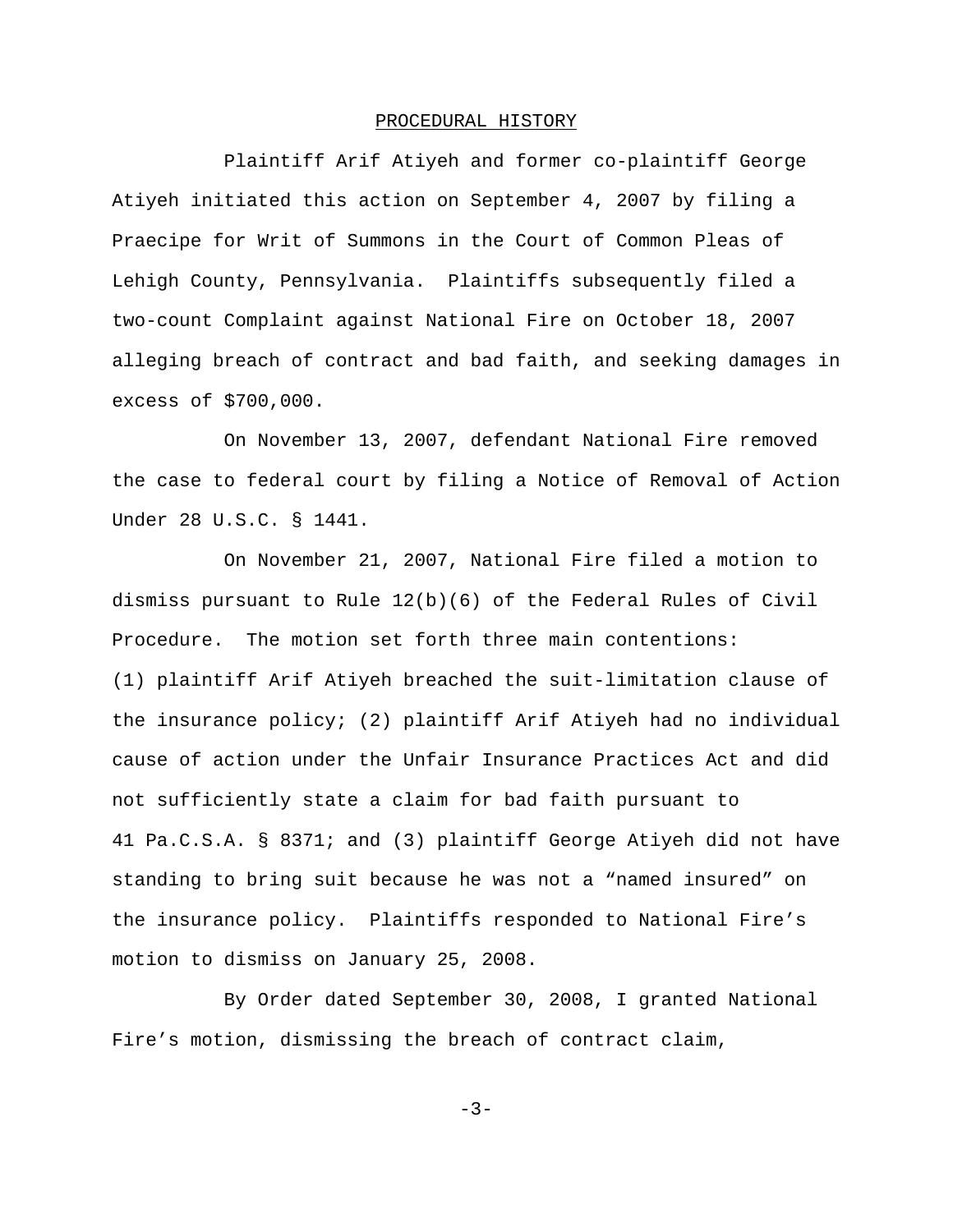dismissing the bad faith claim without prejudice for plaintiff Arif Atiyeh to file an amended complaint on or before October 31, 2008, and dismissing plaintiff George Atiyeh as a party to this action for lack of standing.

On October 31, 2008, plaintiff Arif Atiyeh filed a onecount Amended Complaint alleging a bad faith claim. Specifically, plaintiff<sup>3</sup> alleges that he obtained a commercial insurance policy from National Fire insuring his real estate business. Plaintiff avers that he paid all premiums under the policy, performed all provisions of the policy, and suffered a covered loss within the meaning of the contract. Plaintiff sues defendant for acting in bad faith in the handling of plaintiff's insurance claim and seeks damages in excess of \$700,000.

On November 20, 2008, National Fire filed an Answer to plaintiff's Amended Complaint, with affirmative defenses and two counterclaims. Plaintiff filed a reply to defendant's counterclaims on March 25, 2009.4

On November 5, 2009, National Fire filed this motion for judgment on the pleadings pursuant to Rule 12(c) of the Federal Rules of Civil Procedure. In its motion, defendant

<sup>&</sup>lt;sup>3</sup> Hereafter, all references to "plaintiff" refer to Arif Atiyeh, the sole remaining plaintiff in this action.

The counterclaims, which are not at issue for purposes of this motion, allege a violation of the Pennsylvania Insurance Fraud Statute, 18 Pa.C.S.A. § 4117, and seek reimbursement of defendant's advance payment under the insurance policy.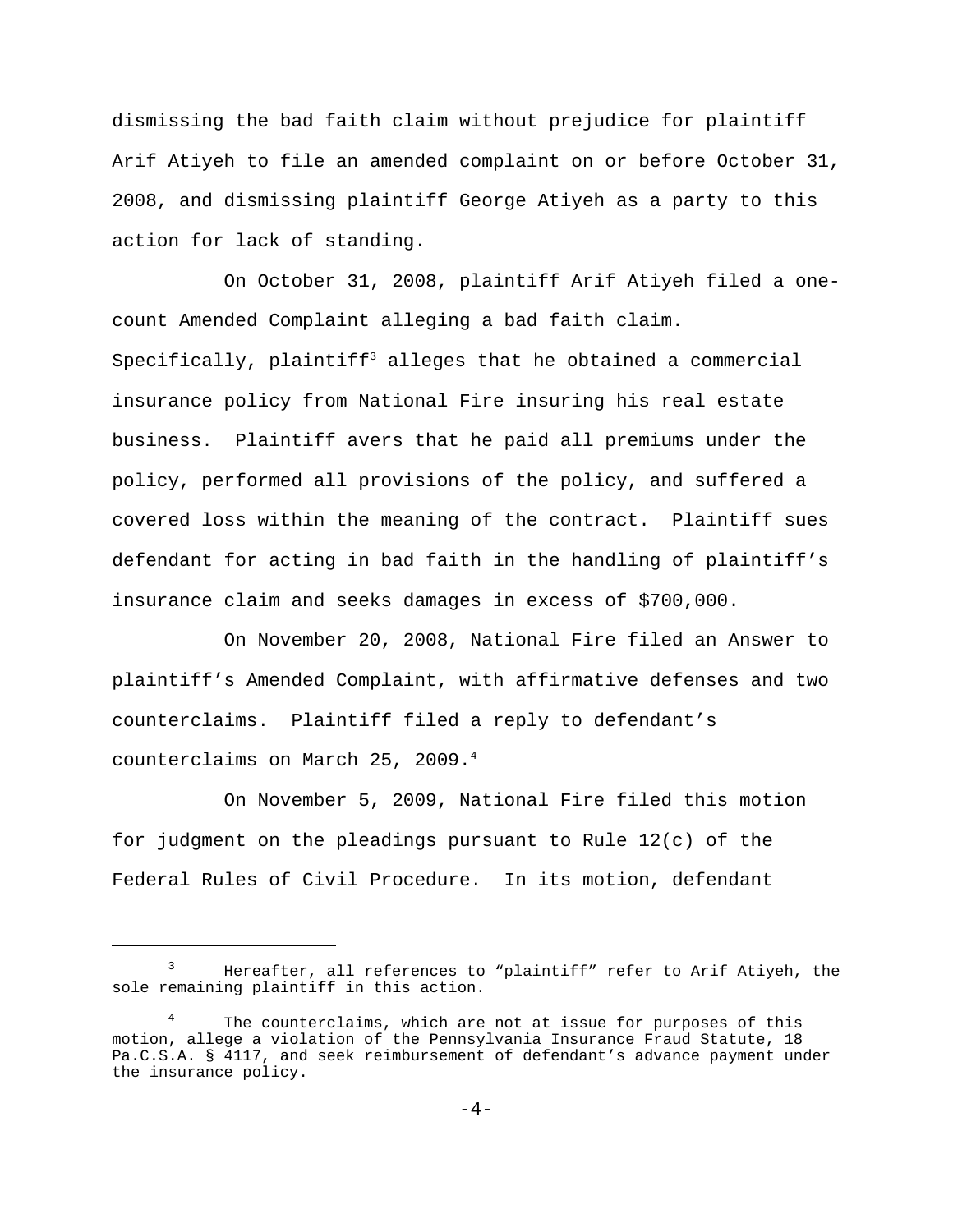contends that the Amended Complaint does not sufficiently state a claim for bad faith pursuant to 41 Pa.C.S.A. § 8371.

On November 25, 2009, plaintiff filed an Answer to National Fire's motion for judgment on the pleadings. Plaintiff's response avers that the claim for bad faith satisfies the notice-pleading standard under the Federal Rules of Civil Procedure. On March 16, 2010, with leave of court, defendant filed a reply brief to plaintiff's response.

Hence this Opinion.

## STANDARD OF REVIEW

Pursuant to Federal Rule of Civil Procedure 12(c), judgment on the pleadings will be granted only if "the movant clearly establishes there are no material issues of fact, and he is entitled to judgment as a matter of law." Sikirica v. Nationwide Insurance Company, 416 F.3d 214, 220 (3d Cir. 2005) (citing Society Hill Civic Association v. Harris, 632 F.2d 1045, 1054 (3d Cir. 1980)). The court "must view the facts presented in the pleadings and the inferences to be drawn therefrom in the light most favorable to the nonmoving party." Id.

A party may move for judgment on the pleadings "[a]fter the pleadings are closed—but early enough not to delay trial." Fed.R.Civ.P. 12(c). The pleadings are closed after an answer is filed, along with a reply to any additional claims asserted in

-5-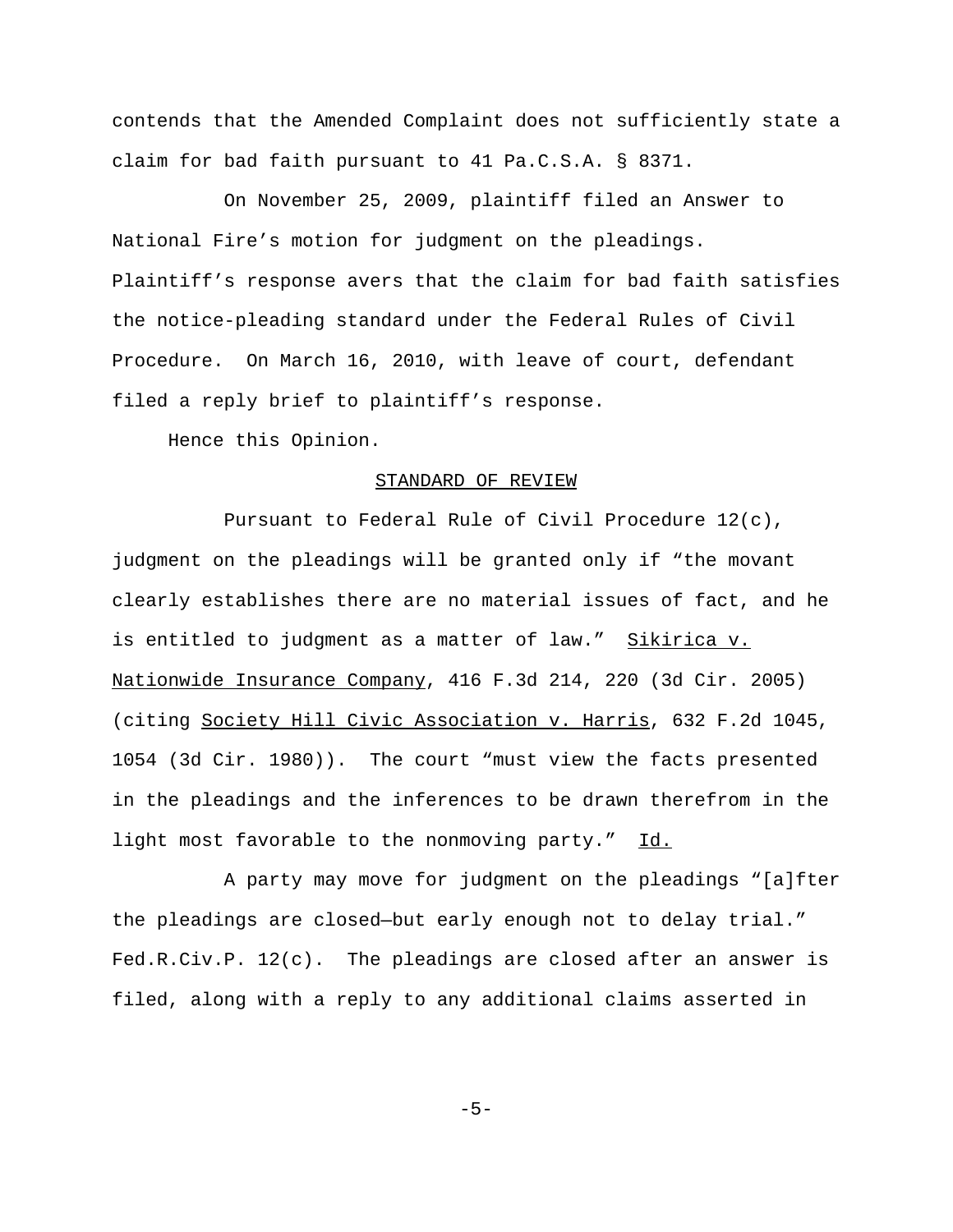the answer. Austin Powder Company v. Knorr Contracting, Inc., 2009 WL 773695, at \*1 (M.D.Pa. Mar. 20, 2009).

Ordinarily, in deciding a motion for judgment on the pleadings, the court considers the pleadings and attached exhibits<sup>5</sup>, undisputedly authentic documents attached to the motion for judgment on the pleadings if plaintiffs' claims are based on the documents<sup>6</sup>, and matters of public record<sup>7</sup>.

However, where, as here, a motion for judgment on the pleadings asserts that plaintiff fails to state a claim on which relief can be granted, the court considers the motion under the same standard as a Rule  $12(b)(6)$  motion even where no motion to dismiss under Rule  $12(b)(6)$  has been made.<sup>8</sup> See, e.g., Turbe v. Government of Virgin Islands, 938 F.2d 427, 428 (3d Cir. 1991); Doe v. McVey, 381 F.Supp.2d 443, 448 (E.D.Pa. 2005)

(Pollak, S.J.); Katzenmoyer v. City of Reading,

158 F.Supp.2d 491, 496 (E.D.Pa. 2001)(Padova, J.). Therefore, I consider defendant's motion under a Rule 12(b)(6) standard.

 $5$  See Fed.R.Civ.P.  $10(c)$ .

<sup>6</sup> CitiSteel USA, Inc. v. General Electric Company, 78 Fed.Appx. 832, 835 (3d Cir. 2003); Pension Benefit Guaranty Corporation v. White Consolidated Industries, Inc., 998 F.2d 1192, 1196 (3d Cir. 1993).

<sup>7</sup> Chemi SpA v. GlaxoSmithKline, 356 F.Supp.2d 495, 496-497 (E.D.Pa. 2005) (Bartle, J.); see also Oshiver v. Levin, Fishbein, Sedran & Berman, 38 F.3d 1380, 1385 n.2 (3d Cir. 1994).

Federal Rule of Civil Procedure  $12(h)(2)$  provides that a defense of failure to state a claim upon which relief can be granted may be made by a motion for judgment on the pleadings. Fed.R.Civ.P. 12(h)(2).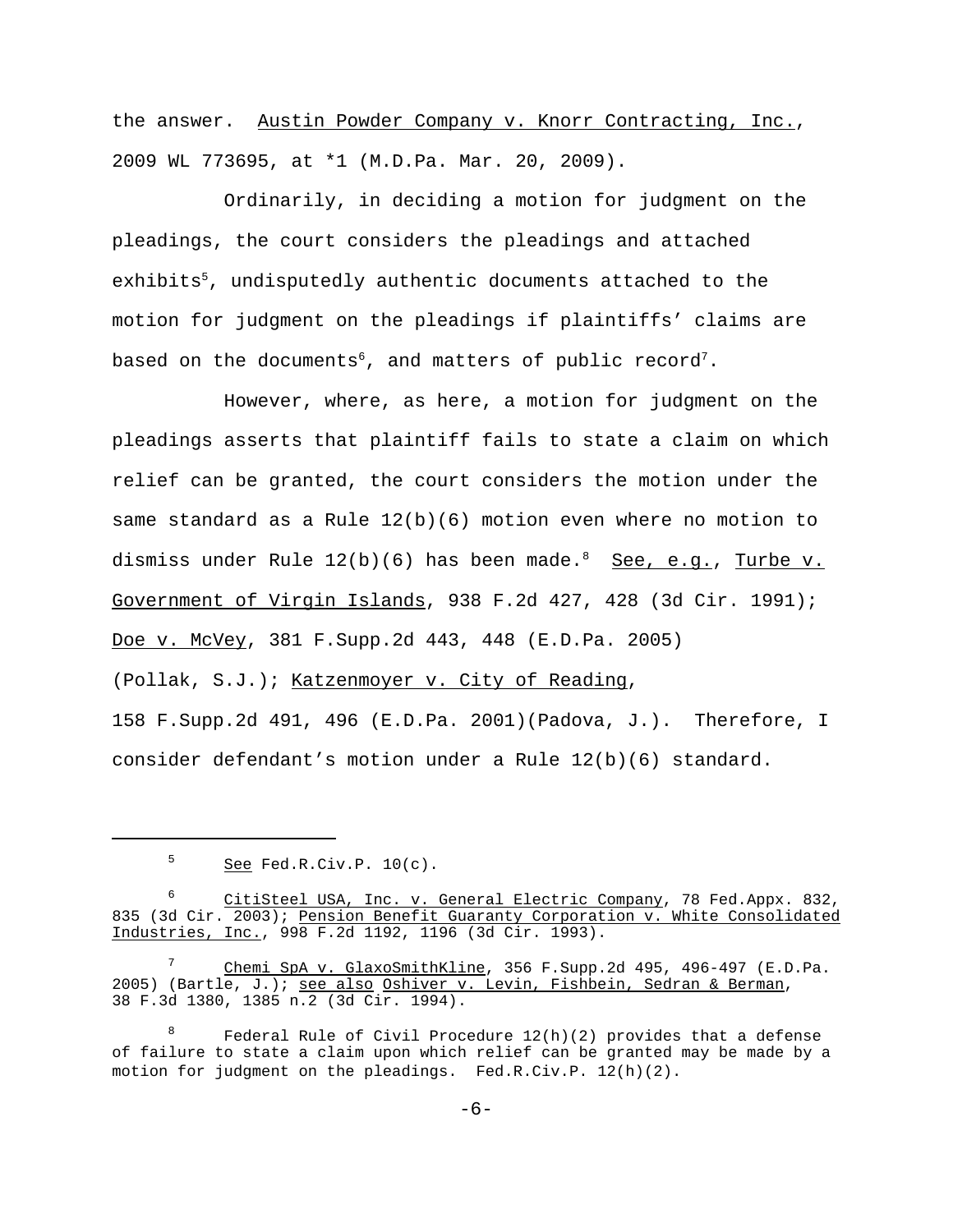To determine the sufficiency of a complaint in these circumstances, the court looks only to the facts alleged in the complaint and the content of any documents to which the complaint makes reference. See, e.g., NIA Learning Center, Inc. v. Empire Fire and Marine Insurance Companies, 2009 WL 3245424, at \*7 (E.D.Pa. Oct. 1, 2009)(Baylson, J.).

A claim may be dismissed under Rule 12(b)(6) for "failure to state a claim upon which relief can be granted." A Rule 12(b)(6) motion requires the court to examine the sufficiency of the complaint. Conley v. Gibson, 355 U.S. 41, 45, 78 S.Ct. 99, 102, 2 L.Ed.2d 80, 84 (1957) (abrogated in other respects by Bell Atlantic Corporation v. Twombly, 550 U.S. 544, 127 S.Ct. 1955, 167 L.Ed.2d 929 (2007)). Generally, in ruling on a motion to dismiss, the court relies on the complaint, attached exhibits, and matters of public record, including other judicial proceedings. Sands v. McCormick, 502 F.3d 263, 268 (3d Cir. 2008).

Except as provided in Federal Rule of Civil Procedure 9, a complaint is sufficient if it complies with Rule 8(a)(2), which requires "a short and plain statement of the claim showing that the pleader is entitled to relief." Rule  $8(a)(2)$  does not require heightened fact pleading of specifics, but only enough facts to state a claim to relief that is

-7-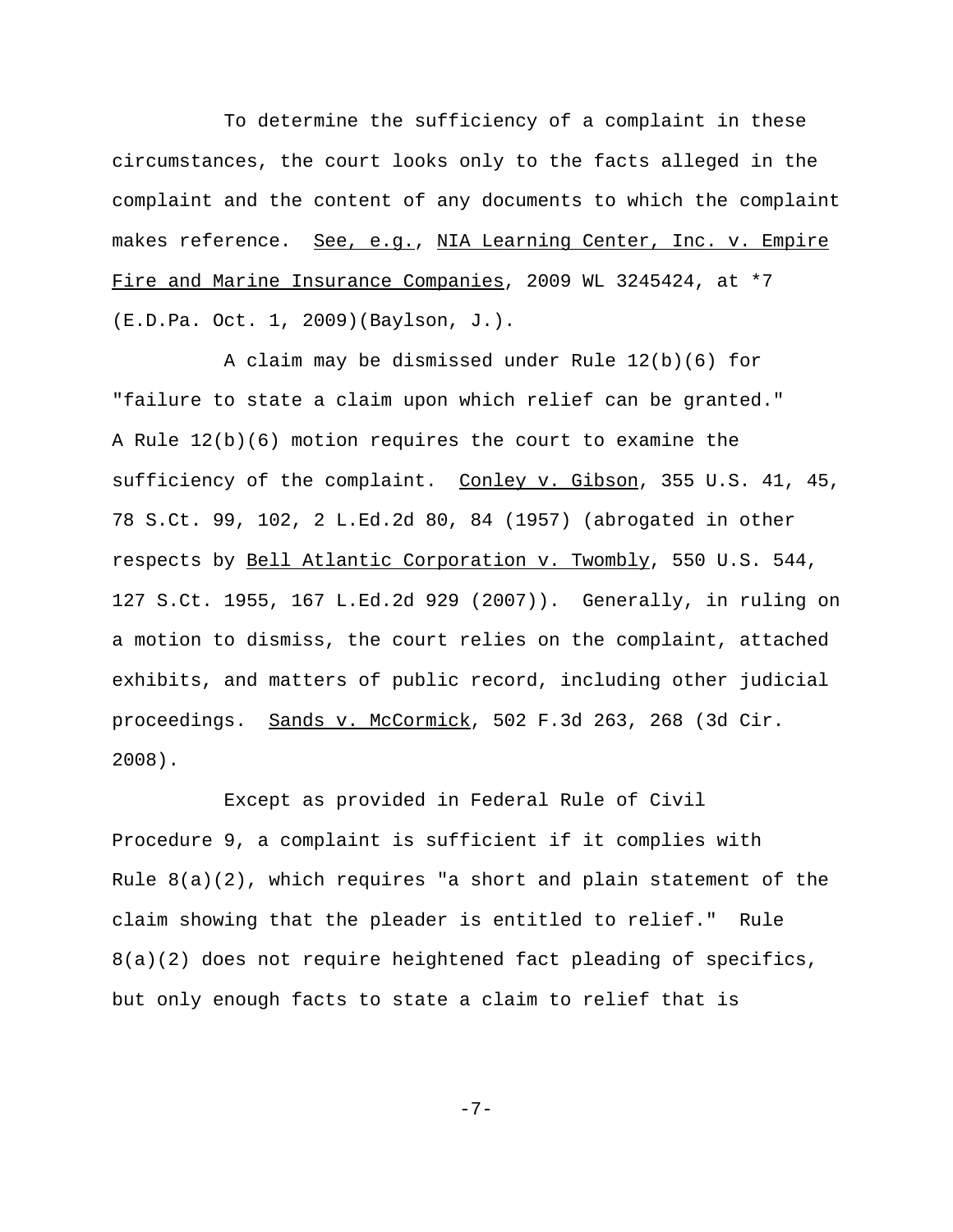plausible on its face. Twombly, 550 U.S. at 570, 127 S.Ct. at 1974, 167 L.Ed.2d at 949.9

In determining whether a complaint is sufficient, the court must accept all factual allegations as true, construe the complaint in the light most favorable to the plaintiff, and determine whether, under any reasonable reading, the plaintiff may be entitled to relief. Fowler, 578 F.3d at 210 (citing Phillips v. County of Allegheny, 515 F.3d 224, 233 (3d Cir. 2008)).

Although "conclusory" or "bare-bones allegations" will not survive a motion to dismiss, Fowler, 578 F.3d at 210, a complaint may not be dismissed merely because it appears unlikely that the plaintiff can prove those facts or will ultimately prevail on the merits. Phillips, 515 F.3d at 231. Nonetheless, to survive a Rule 12(b)(6) motion, the complaint must provide enough facts to raise a reasonable expectation that discovery will reveal evidence of the necessary elements. Id. (quoting Twombly, 550 U.S. at 556, 127 S.Ct. at 1965, 167 L.Ed.2d at 940) (internal quotations omitted).

<sup>&</sup>lt;sup>9</sup> The Supreme Court's Opinion in  $\underline{\text{Ashcroft}}$  v. Iqbal, \_\_ U.S. \_ 129 S.Ct. 1937, 1953, 173 L.Ed.2d 868, 887 (2009), states clearly that the facial plausibility" pleading standard set forth in Twombly applies to all civil suits in the federal courts. Fowler v. UPMC Shadyside, 578 F.3d 203, 210 (3d Cir. 2009). This showing of facial plausibility then "allows the court to draw the reasonable inference that the defendant is liable for the misconduct alleged," and that plaintiff is entitled to relief. Fowler, 578 F.3d at 210 (quoting  $Iqbal$ , \_\_ U.S. at \_\_, 129 S.Ct. at 1949, 173 L.Ed.2d at 884).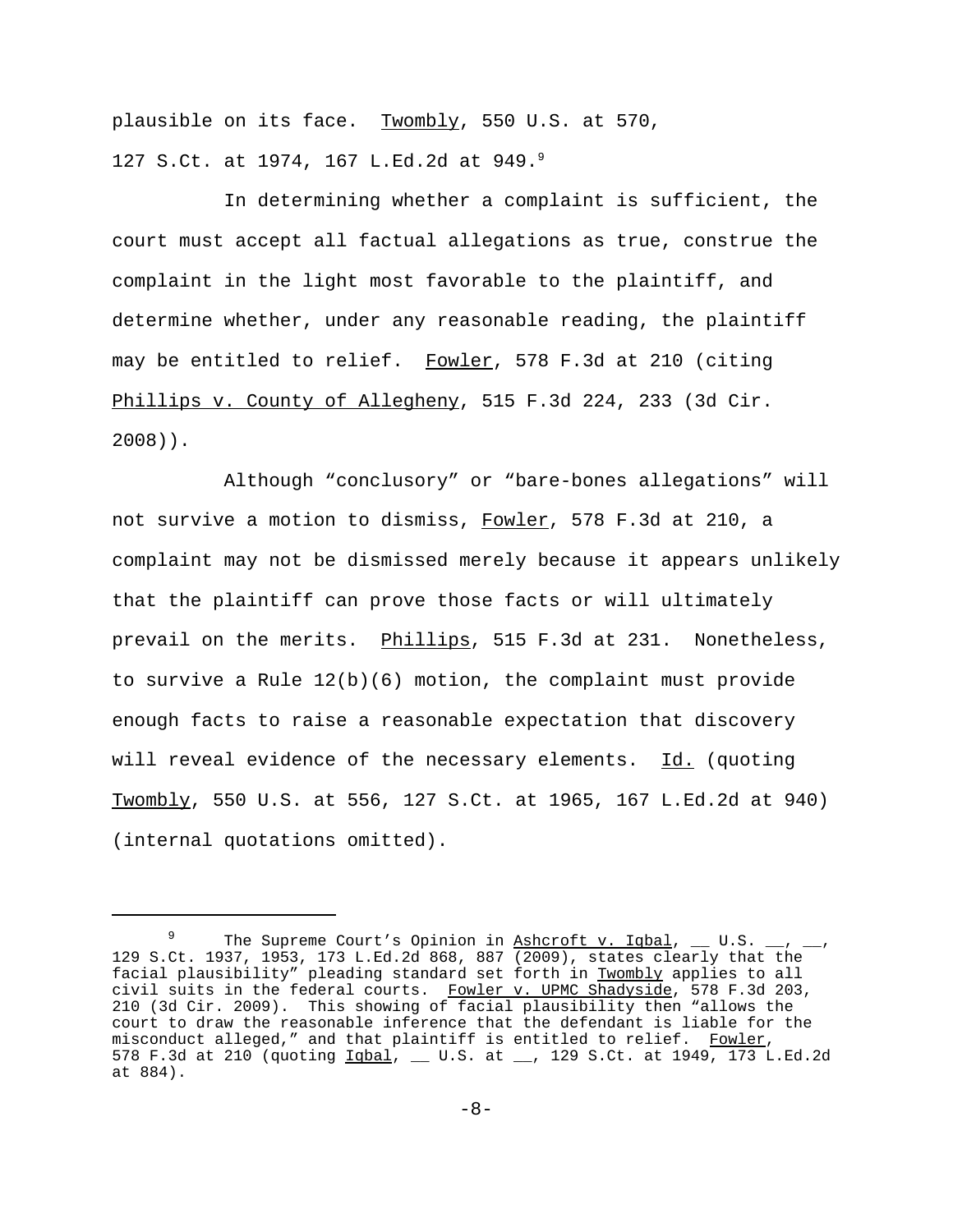The court is required to conduct a two-part analysis when considering a Rule 12(b)(6) motion. First, the factual matters averred in the complaint, and any attached exhibits, should be separated from legal conclusions asserted. Fowler, 578 F.3d at 210. Any facts pled must be taken as true, and any legal conclusions asserted may be disregarded. Id. at 210-211.

Second, the court must determine whether those factual matters averred are sufficient to show that the plaintiff has a "plausible claim for relief." Id. at 211 (quoting Iqbal,

\_\_ U.S. at \_\_, 129 S.Ct. at 1950, 178 L.Ed.2d at 884).

Ultimately, this two-part analysis is "contextspecific" and requires the court to draw on "its judicial experience and common sense" to determine if the facts pled in the complaint have "nudged [plaintiff's] claims" over the line from "[merely] conceivable [or possible] to plausible." Iqbal, \_\_ U.S. at \_\_, 129 S.Ct. at 1949-1950, 178 L.Ed.2d at 884-885.

A well-pled complaint may not be dismissed simply because "it strikes a savvy judge that actual proof of those facts is improbable, and that a recovery is very remote and unlikely." Twombly, 550 U.S. at 556, 127 S.Ct. at 1965, 167 L.Ed.2d at 940-941.

 $-9-$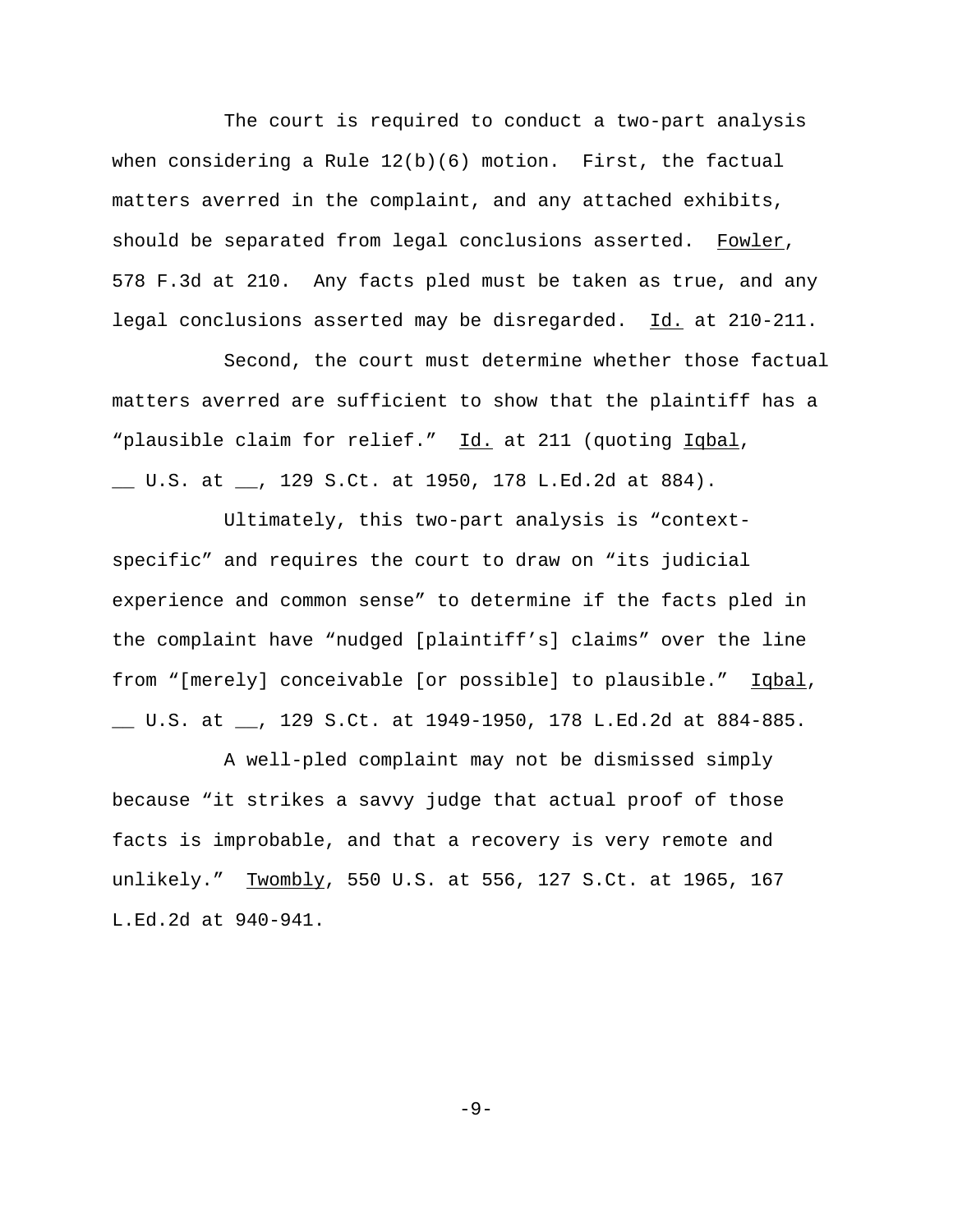## FACTS

Based upon the well-pled averments in plaintiff's Amended Complaint, which I must accept as true under the foregoing standard of review, the pertinent facts are as follows. At the time of the acts giving rise to these claims, plaintiff Arif Atiyeh was the owner of WOW Outlet, a sole proprietorship real estate business at 727 Meadow Street, Allentown, Pennsylvania.

In October 2003, plaintiff purchased a commercial insurance policy from defendant National Fire covering his real estate business. $10$  Plaintiff has paid all premiums under the insurance policy and "performed all things required of him under the insurance contract,  $I^1$  including maintaining the premises during the relevant time period. $^{12}$ 

On February 16, 2004, the pipes in plaintiff's building froze, which caused water damage to the building and to

<sup>10</sup> Under Pennsylvania's choice-of-law principles, a claim arising under an insurance policy is governed by the law of the state in which the policy was delivered. CAT Internet Services, Inc. v. Providence Washington Insurance Company, 333 F.3d 138, 141 (3d Cir. 2003). The parties do not dispute that Pennsylvania law applies to this case.

 $11$  Amended Complaint,  $\P$  15. I consider plaintiff's averment that he "performed all things required of him under the contract" to be a factual averment that plaintiff performed unspecified things. However, I disregard it to the extent it states a legal conclusion that all things required by the contract were performed. See Fowler, 578 F.3d at 210.

<sup>&</sup>lt;sup>12</sup> Similarly, plaintiff avers that he maintained the property "properly" under the policy. Amended Complaint, ¶ 13. I consider that characterization to be a legal conclusion that the policy's maintenance requirements were satisfied, and disregard it as such. See Fowler, 578 F.3d at 210.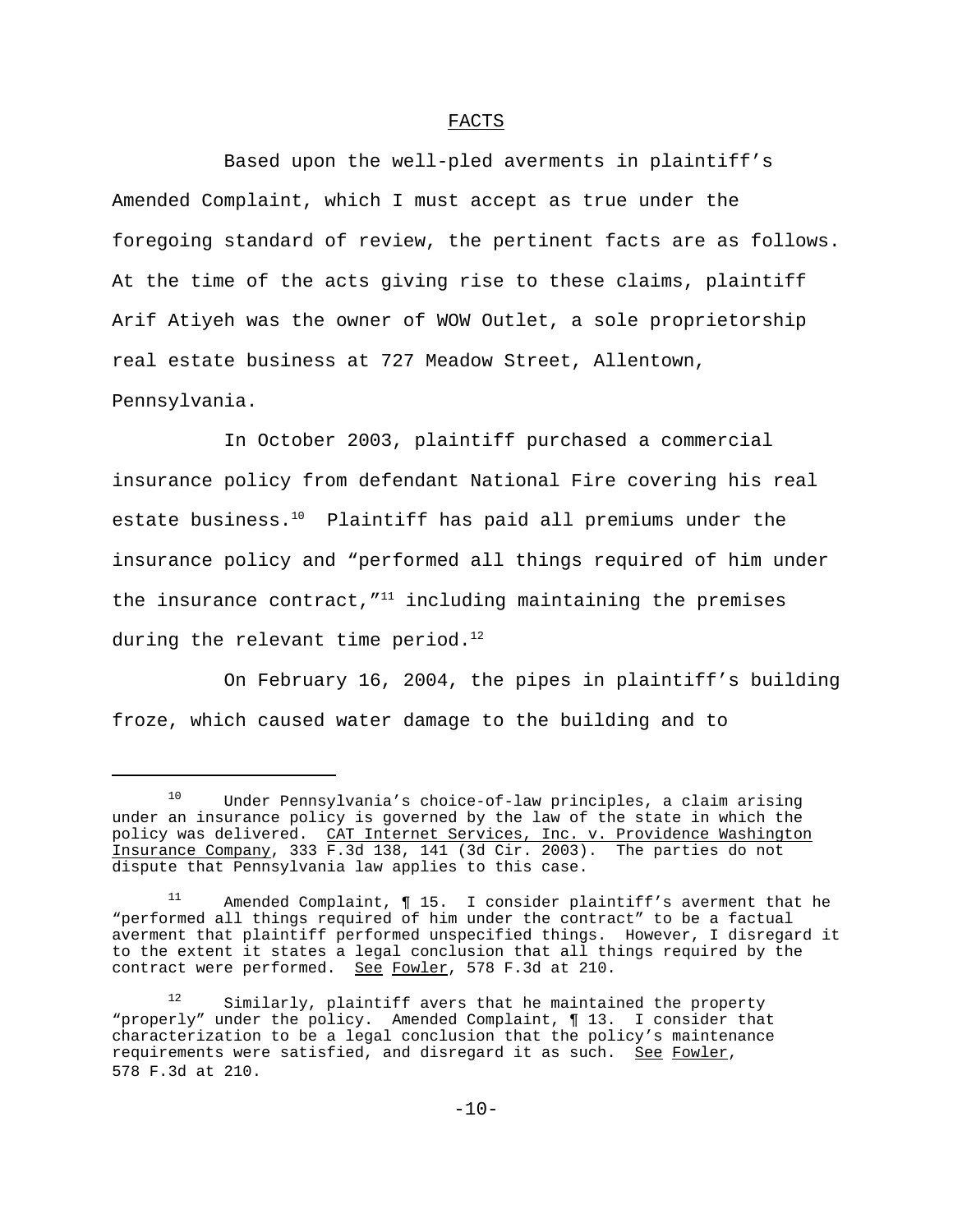plaintiff's personal property. Additionally, Arif Atiyeh suffered a loss from the interruption of his business. Immediately after becoming aware of the damage, plaintiff notified defendant of his claim.

After receipt of plaintiff's claim, defendant initiated an investigation and inspection of plaintiff's real estate and personal property. On March 28, 2007, defendant denied coverage to plaintiff for his loss.

#### CONTENTIONS OF THE PARTIES

## Defendant's Contentions

National Fire contends that plaintiff's allegations are conclusory statements which do not establish a plausible cause of action under the notice-pleading standard of the Federal Rules of Civil Procedure. Defendant argues that plaintiff does not present any facts supporting his conclusory statements from which I may draw inferences to find defendant liable for bad faith pursuant to 41 Pa.C.S.A. § 8371.

Finally, National Fire contends that plaintiff's assertions are inaccurate and incomplete. Specifically, defendant argues that its denial of insurance coverage for plaintiff's claim was based on multiple grounds which plaintiff fails to address in his Amended Complaint.

-11-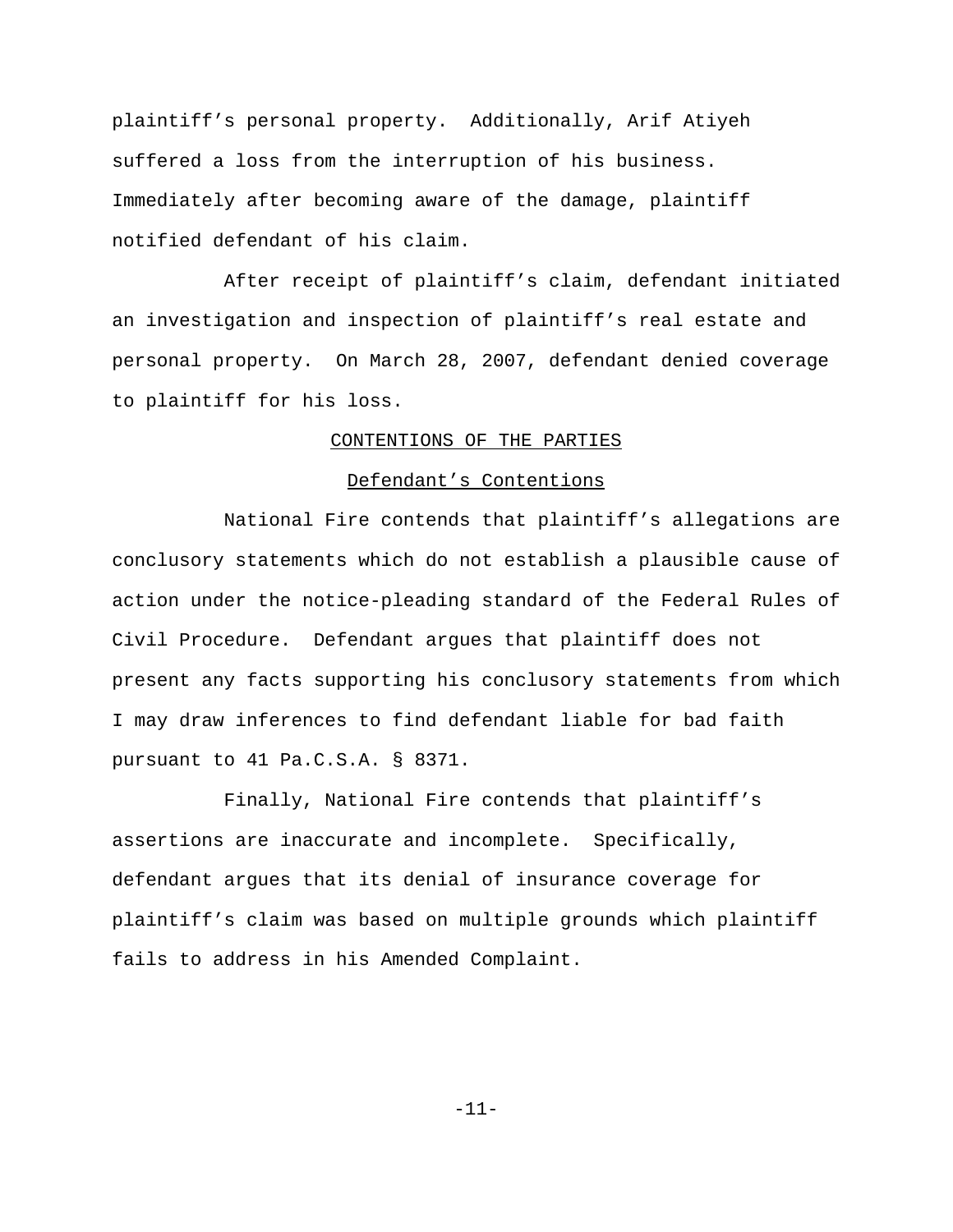# Plaintiff's Contentions

Plaintiff contends that his Amended Complaint states a viable bad faith claim under federal notice-pleading requirements. Specifically, plaintiff alleges that he set forth the factual context of his claim by stating the basic facts of the insurance policy, the loss suffered, the denial of plaintiff's claims, and that defendant falsely and fraudulently represented that plaintiff had not performed routine maintenance on the premises when defendant knew or should have known that the premises were properly maintained. In addition, plaintiff alleges that defendant unreasonably refused to indemnify plaintiff for his loss.

## DISCUSSION

Plaintiff's Amended Complaint alleges that defendant's actions in handling his insurance claims pursuant to the insurance contract constitute bad faith pursuant to 42 Pa.C.S.A.  $$8371.<sup>13</sup>$ 

The Pennsylvania Legislature promulgated 42 Pa.C.S.A. § 8371 to create a cause of action in Pennsylvania insurance law

Plaintiff does not specifically cite the statute upon which his bad faith claim is based in his Amended Complaint. However, plaintiff's Amended Complaint was filed in response to my September 30, 2008 Order granting plaintiff permission to file an amended complaint more specifically pleading the bad faith claim under 42 Pa.C.S.A. § 8371. Therefore, I will proceed under the presumption that plaintiff brings his claim under this statutory provision.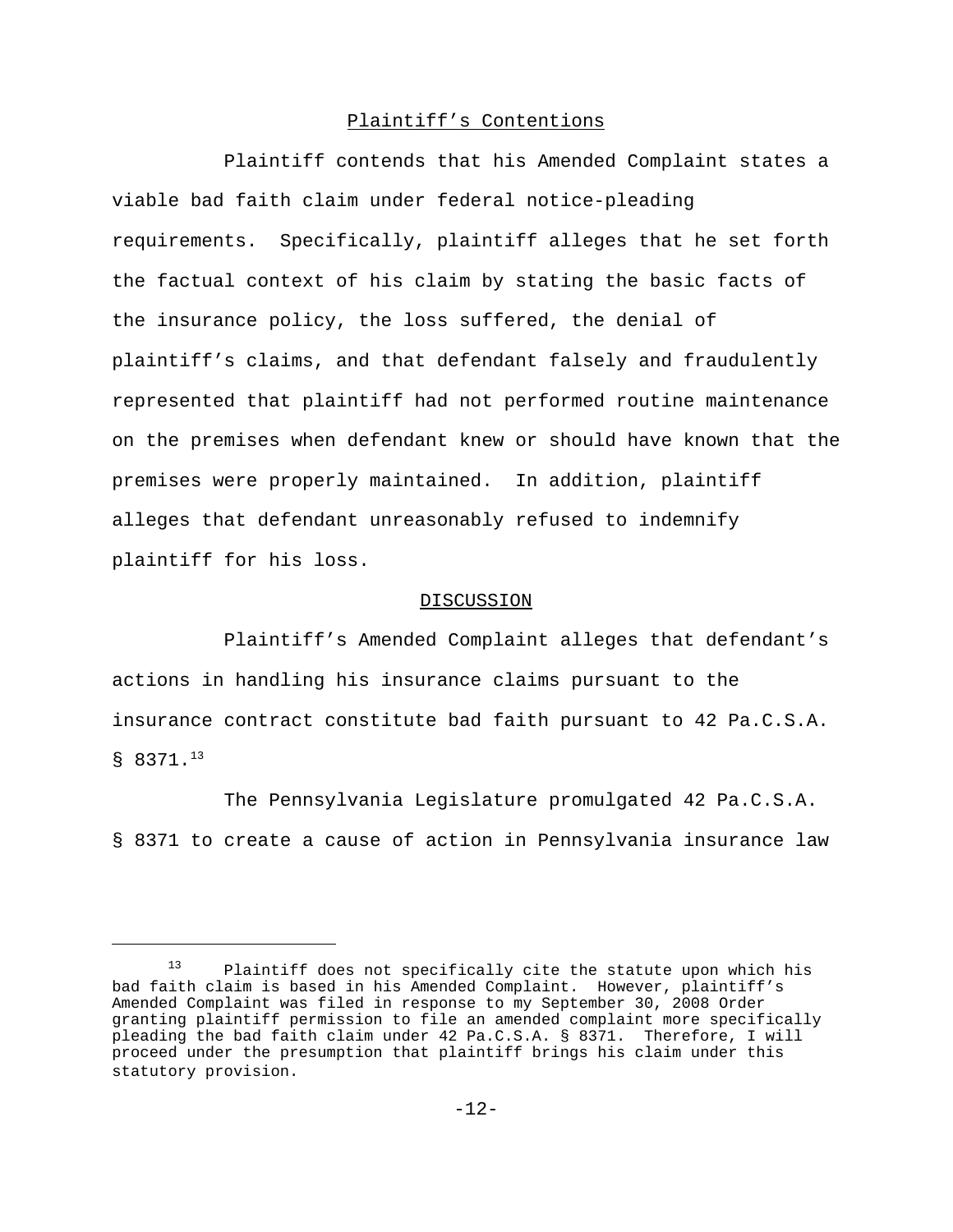for "bad faith."<sup>14</sup> March v. Paradise Mutual Insurance Company, 435 Pa.Super. 597, 600, 646 A.2d 1254, 1256 (1994).

Section 8371 provides:

In an action arising under an insurance policy, if the court finds that the insurer has acted in bad faith toward the insured, the court may take all of the following actions:

> (1) Award interest on the amount of the claim from the date the claim was made by the insured in an amount equal to the prime rate of the interest plus 3%.

(2) Award punitive damages against the insurer.

(3) Assess court costs and attorney fees against the insurer.

42 Pa.C.S.A. § 8371.

To establish a claim of bad faith, a plaintiff must demonstrate that the insurer (1) lacked a reasonable basis for denying benefits and (2) knew or recklessly disregarded its lack of a reasonable basis. Toy v. Metropolitan Life Insurance

 $14$  The statute does not define bad faith, but has acquired a universally accepted meaning in the insurance context:

Insurance. "Bad Faith" on the part of insurer is any frivolous or unfounded refusal to pay proceeds of a policy; it is not necessary that such refusal be fraudulent. For purposes of an action against an insurer for failure to pay a claim, such conduct imports a dishonest purpose and means a breach of a known duty (i.e., good faith and fair dealing), through some motive of selfinterest or ill will; mere negligence or bad judgment is not bad faith.

Terletsky v. Prudential Property and Casualty Insurance Company, 437 Pa.Super. 108, 125, 649 A.2d 680, 688 (1994), citing Black's Law Dictionary 139 (6<sup>th</sup> ed. 1990)(citations omitted) and citing <u>Rottmund v.</u> Continental Assurance Company, 813 F.Supp. 1104, 1108-1109 (E.D.Pa. 1992) (internal citations omitted).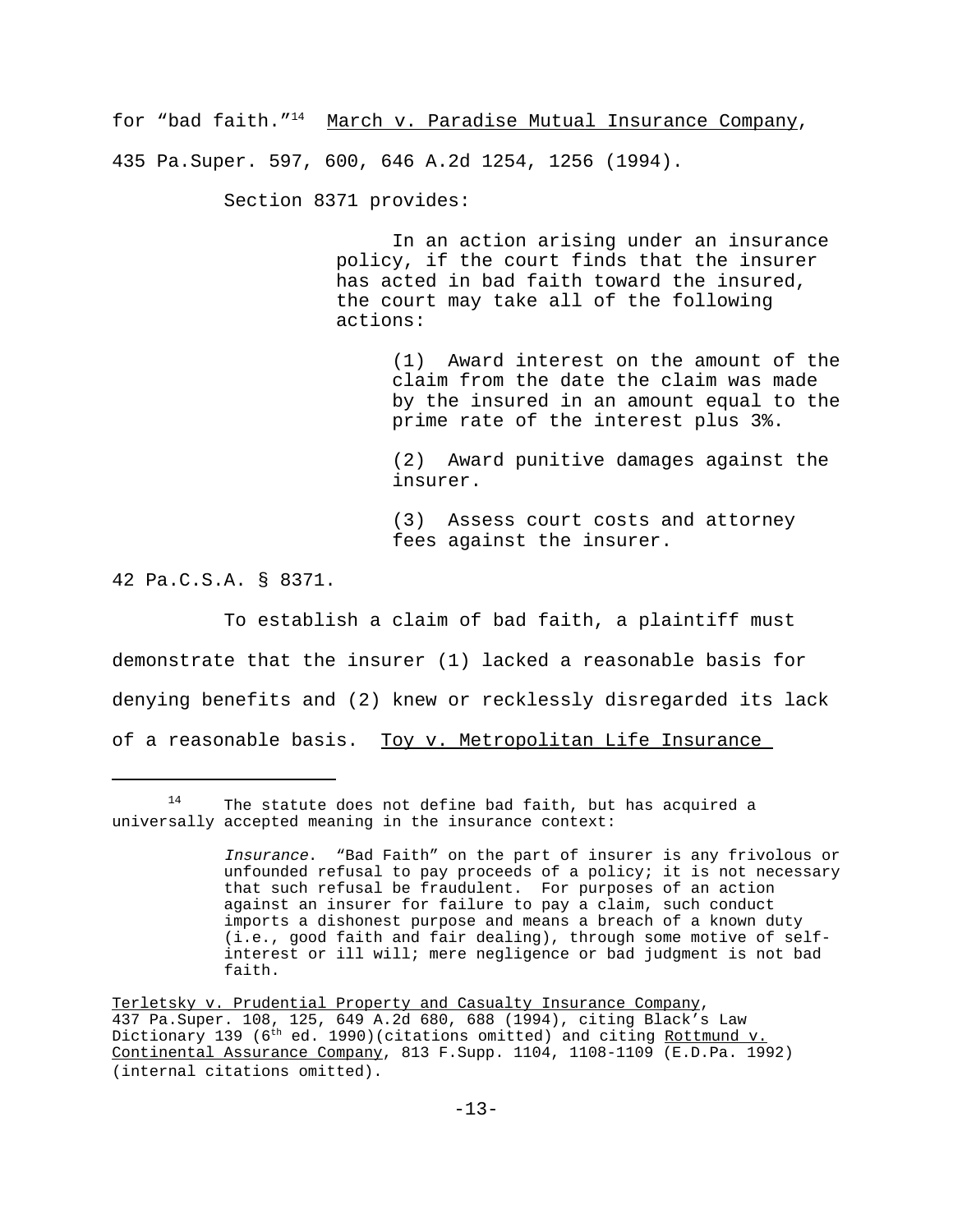Company, 593 Pa. 20, 31, 928 A.2d 186, 193 (2007); Terletsky, 437 Pa.Super. at 125, 649 A.2d at 688.

Moreover, an insurer's conduct need not be fraudulent, but mere negligence or bad judgment will not suffice. Brown v. Progressive Insurance Company, 860 A.2d 493, 501 (Pa.Super. 2004). To support a finding of bad faith, "the plaintiff must show that the insurer breached its duty of good faith through some motive of self-interest or ill will." Id.

Citing Twombly and Iqbal, National Fire contends that plaintiff has insufficiently pled his bad faith claim because plaintiff's conclusory allegations do not establish a plausible cause of action under the notice-pleading standard of the Federal Rules of Civil Procedure. Defendant further asserts that plaintiff's allegations are non-factual assertions that do not warrant an assumption of truth.

Under Pennsylvania's fact-pleading standard, "the pleader must define the issues; every act or performance essential to that end must be set forth in the complaint." Santiago v. Pennsylvania National Mutual Casualty Insurance Company, 418 Pa.Super. 178, 185, 613 A.2d 1235, 1238 (1992).

However, in federal court, state pleading requirements do not apply. See Stroud v. Abington Memorial Hospital, 546 F.Supp.2d 238, 246 n.12 (E.D.Pa. 2008)(Strawbridge, J.) (distinguished on other grounds by Booker v. United States,

-14-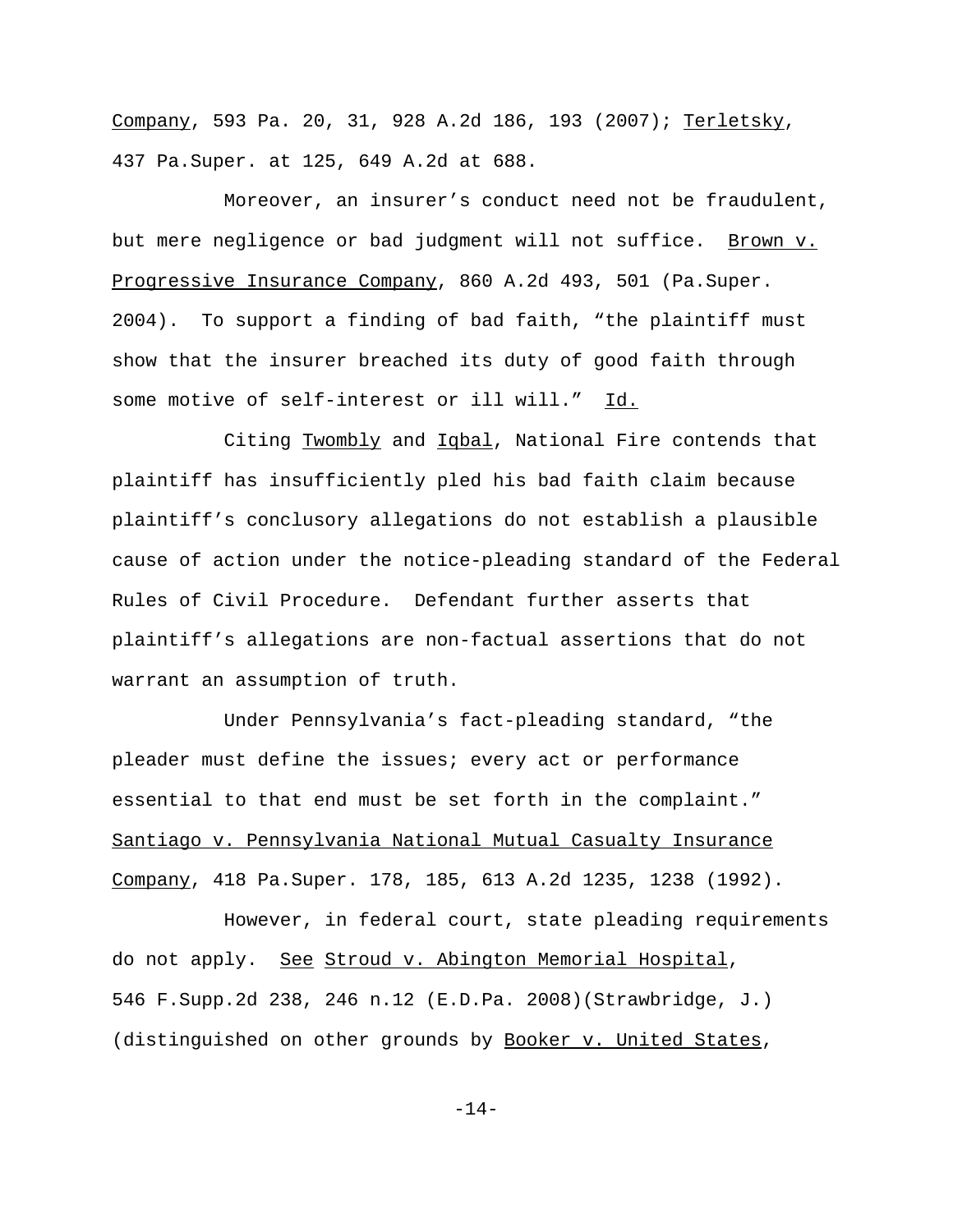366 Fed.Appx. 425 (3d Cir. 2010)). Under the notice-pleading standard of the Federal Rules of Civil Procedure, a complaint is sufficient if it complies with Rule 8(a)(2).

However, after  $Iqbal$ ,<sup>15</sup> "all civil complaints must now set out 'sufficient factual matter' to show that the claim is facially plausible." Fowler, 578 F.3d at 210 (citing Igbal, U.S. at , 129 S.Ct. at 1948, 173 L.Ed.2d at 883). Furthermore, "threadbare recitals of the elements of a cause of action, supported by mere conclusory statements, do not suffice." Iqbal, \_\_ U.S. at \_\_, 129 S.Ct. at 1949, 173 L.Ed.2d at 884.

Considering plaintiff's Amended Complaint, accepting all well-pled facts as true, and separating the factual and legal elements of plaintiff's claim as instructed by Fowler, I conclude that plaintiff has alleged that he entered into an insurance contract with defendant, suffered a loss from water damage, paid all premiums under the contract, and maintained the premises.

<sup>15</sup> Notwithstanding that plaintiff's Amended Complaint was filed on October 31, 2008, which was after Twombly but before Iqbal, the parties agree that the sufficiency of plaintiff's bad faith claim should be evaluated under the notice-pleading standard articulated in Twombly and extended to all civil complaints in Iqbal. (National Fire Insurance Company of Hartford's Motion for Judgment on the Pleadings at 4; Plaintiff's Answer to Defendants' Motion for Judgment on the Pleadings at 5.)

Furthermore, application of the two-part analysis described in Fowler is appropriate to evaluate the sufficiency of the plaintiff's bad faith claim. Although the United States Court of Appeals for the Third Circuit decided Fowler after the plaintiff filed his Amended Complaint, the Third Circuit's decision does not alter the notice-pleading standard set forth in Twombly and Iqbal. Rather, the two-part analysis presents district courts with a structured application of Iqbal to civil complaints. Even employing a pre-Fowler analysis, however, for the reasons articulated above, I would still conclude that the Amended Complaint does not plead sufficient facts to establish a bad faith claim.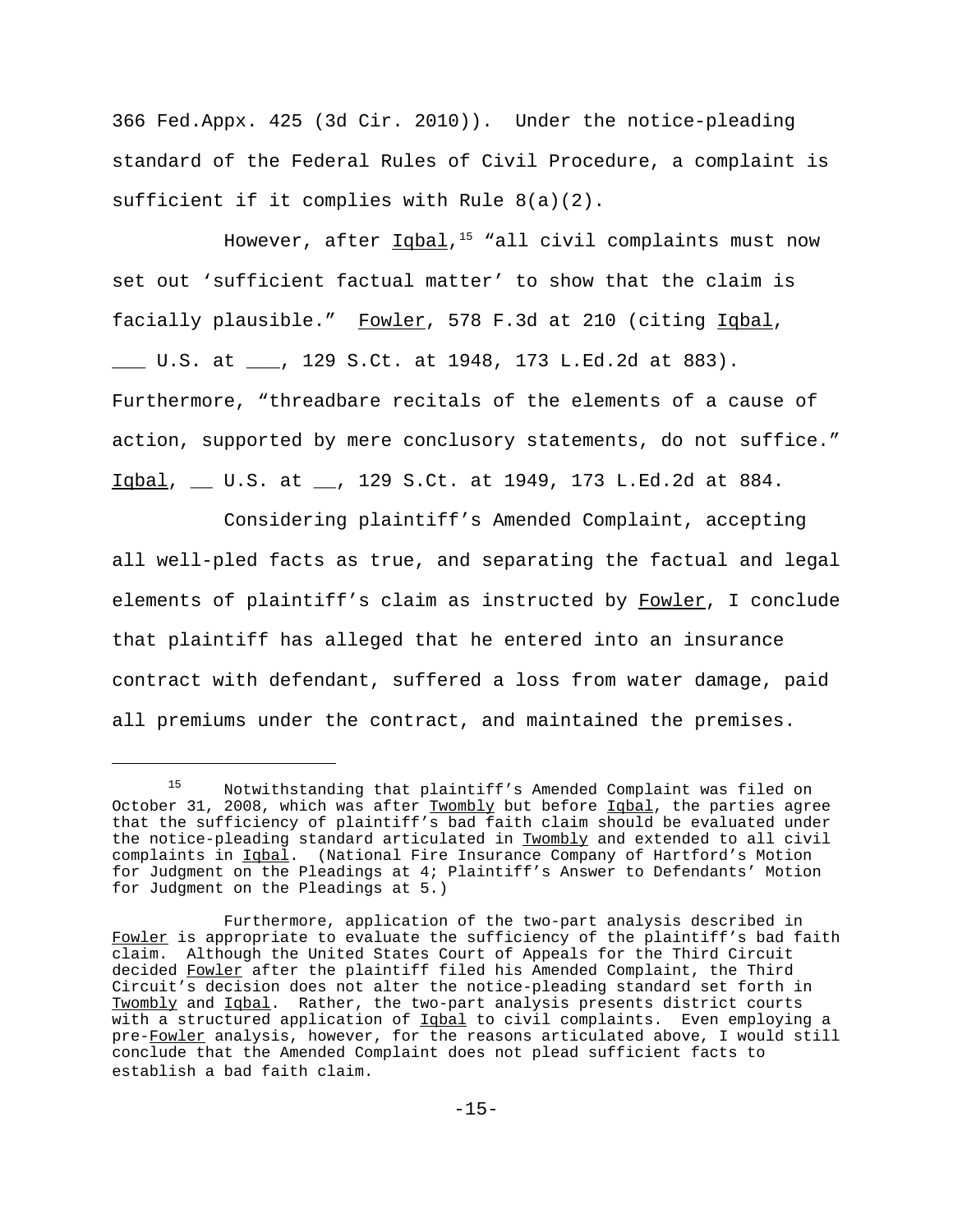Furthermore, plaintiff alleges that defendant denied plaintiff's claim after conducting an investigation. Accepting these facts as true, as I am required to do under the foregoing standard of review, I conclude that these allegations do not set forth sufficient facts to support a plausible claim of bad faith pursuant to 42 Pa.C.S.A. § 8371.

In his Amended Complaint, plaintiff further avers that defendant (1) falsely and fraudulently represented that plaintiff had not performed routine maintenance on the premises; (2) unreasonably refused to indemnify plaintiff for his loss; and (3) breached its duty of good faith and fair dealing by: (a) failing to conduct a reasonable investigation, (b) denying benefits to plaintiff without a reasonable basis, (c) knowingly or recklessly disregarding the lack of a reasonable basis to deny plaintiff's claim, or (d) asserting policy defenses without a reasonable basis. However, these averments are merely conclusory legal statements and not factual averments. See Fowler, 578 F.3d at 210 (citing  $Iqbal$ , \_\_\_ U.S. at \_\_\_, 129 S.Ct. at 1948, 173 L.Ed.2d at 883).

# In Robbins v. Metro Life Insurance Company of Connecticut, 2008 WL 5412087, at \*7-8 (E.D.Pa. Dec. 29, 2008) (Baylson, J.), the plaintiff alleged that the defendant insurance company "fail[ed] to objectively and fairly evaluate Plaintiff's claims; assert[ed] defenses without reasonable basis in fact;

-16-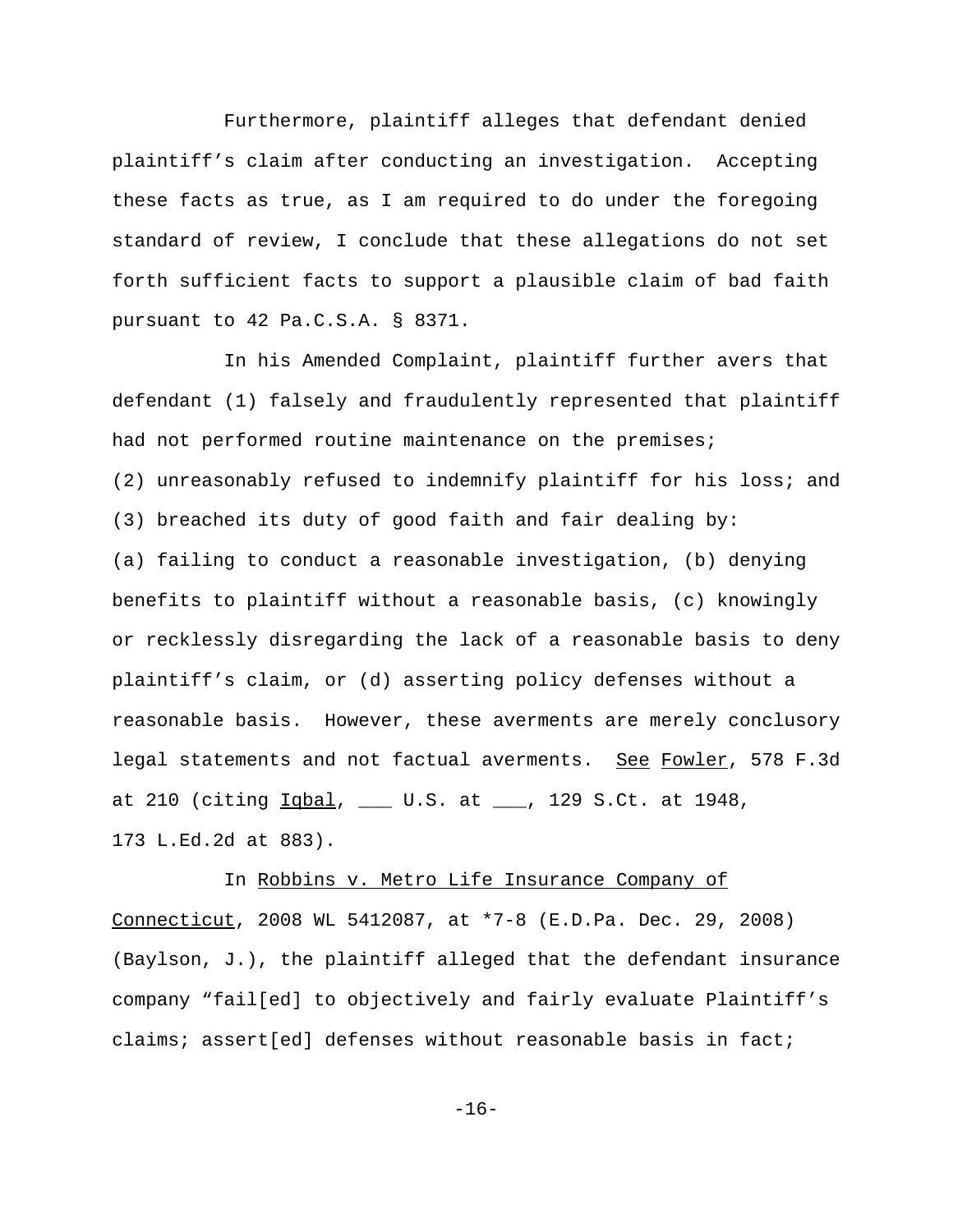unnecessarily and unreasonably compell[ed] litigation; conduct[ed] an unreasonable investigation of Plaintiff's claims; and unreasonably withh[eld] policy benefits." The district court granted the defendant's motion for judgment on the pleadings on the plaintiff's bad faith claim because the plaintiff failed to provide sufficient facts to support his allegations.

Similarly, in this case, plaintiff presents "barebones" conclusory allegations which do not state a plausible bad faith claim. See Fowler, 578 F.3d at 210. Plaintiff provides no factual support from which I can conclude that defendant's actions in investigating and evaluating plaintiff's claim were unreasonable. $16$ 

Furthermore, plaintiff avers no specific facts regarding the policy's maintenance requirements and how he allegedly satisfied them. Therefore, I am unable to draw sufficient inferences in plaintiff's favor which would support a

<sup>&</sup>lt;sup>16</sup> In further support of his contention that the Amended Complaint sets forth sufficient facts, plaintiff relies on my September 30, 2008 Opinion for the proposition that he was required only to allege that defendant's investigation was unreasonable, the denial of his claim was unreasonable, or that defendant lacked a sufficient basis for denying the claim. However, as my September 30, 2008 Opinion made clear, and as set forth above, the court need not credit bald assertions or legal conclusions. In re Burlington Coat Factory Securities Litigation, 114 F.3d 1410, 1429-1430 (3d Cir. 1997). See Atiyeh v. National Fire Insurance Company of Hartford, 2008 U.S.Dist.LEXIS 76770 at \*7 (E.D.Pa. Sept. 30, 2008)(Gardner, J.)

As noted above, plaintiff has not demonstrated, by pleading basic facts, the elements of a claim for bad faith.  $\underline{TOY}$ , 593 Pa. at 31, 928 A.2d at 193. Instead, plaintiff has merely recited the elements of a bad faith claim and asserted conclusory legal statements. This conclusion is consistent with the pleading standard set forth in my September 30, 2008 Opinion, as reenforced by Iqbal and Fowler.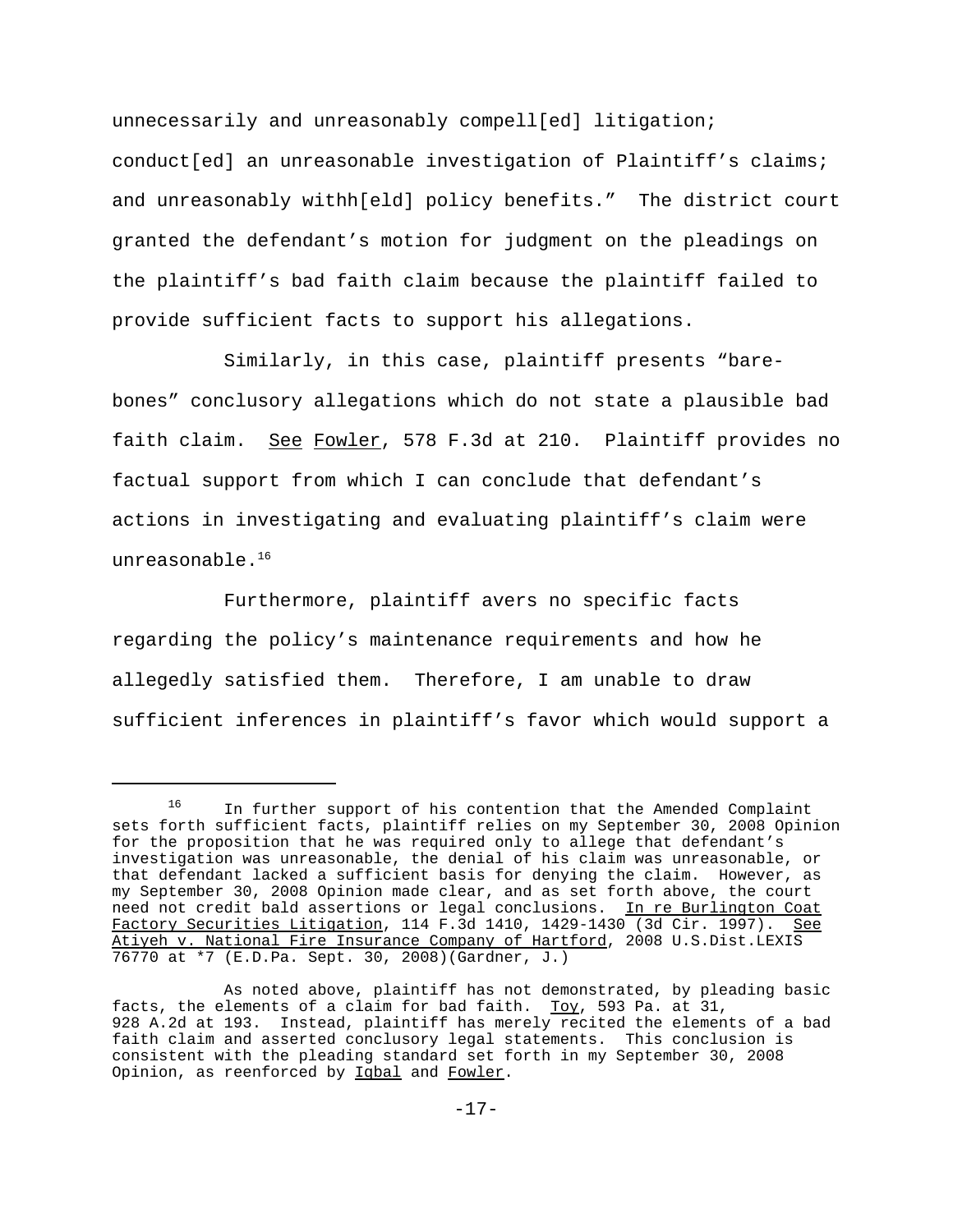conclusion that defendant is liable for bad faith. Accordingly, I conclude that plaintiff's bad faith claim is insufficient to state a claim on which relief can be granted.

## CONCLUSION

For all the foregoing reasons, I grant National Fire Insurance Company of Hartford's Motion for Judgment on the Pleadings, dismiss plaintiff's Amended Complaint, and enter judgment in defendant's favor on plaintiff's bad faith claim.<sup>17</sup>

<sup>&</sup>lt;sup>17</sup> I note that, as discussed above in footnote 4, this ruling does not bear on defendant's counterclaims.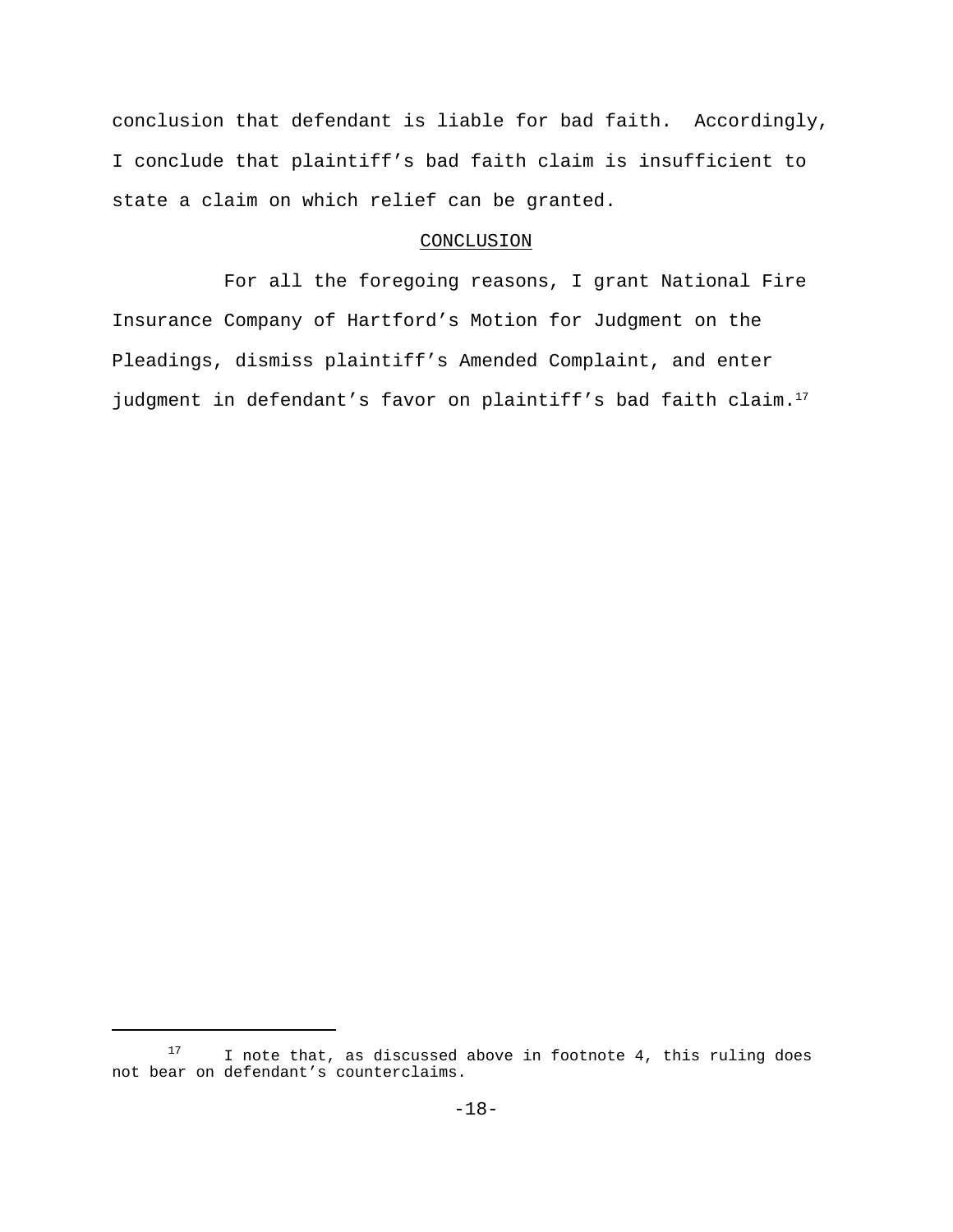## IN THE UNITED STATES DISTRICT COURT FOR THE EASTERN DISTRICT OF PENNSYLVANIA

| ARIF ATIYEH,                                                |                                 |
|-------------------------------------------------------------|---------------------------------|
| trading as WOW Outlet,                                      |                                 |
| Plaintiff                                                   | Civil Action<br>No. 07-cv-04798 |
| VS.                                                         |                                 |
| NATIONAL FIRE INSURANCE COMPANY<br>OF HARTFORD;<br>and CNA, |                                 |
| Defendants                                                  |                                 |

## O R D E R

NOW, this 24<sup>th</sup> day of September, 2010, upon consideration of National Fire Insurance Company of Hartford's Motion for Judgment on the Pleadings Pursuant to Federal Rules of Civil Procedure 12(c), which motion was filed November 5, 2009; upon consideration of Plaintiff's Answer to Defendants' Motion for Judgment on the Pleadings, which response was filed November 25, 2009; upon consideration of Defendant National Fire Insurance Company of Hartford's Reply to Plaintiff's Response to Defendant's Motion for Judgment on the Pleadings, which reply was filed March 16, 2010; upon consideration of the briefs of the parties; and for the reasons articulated in the accompanying Opinion,

-19-